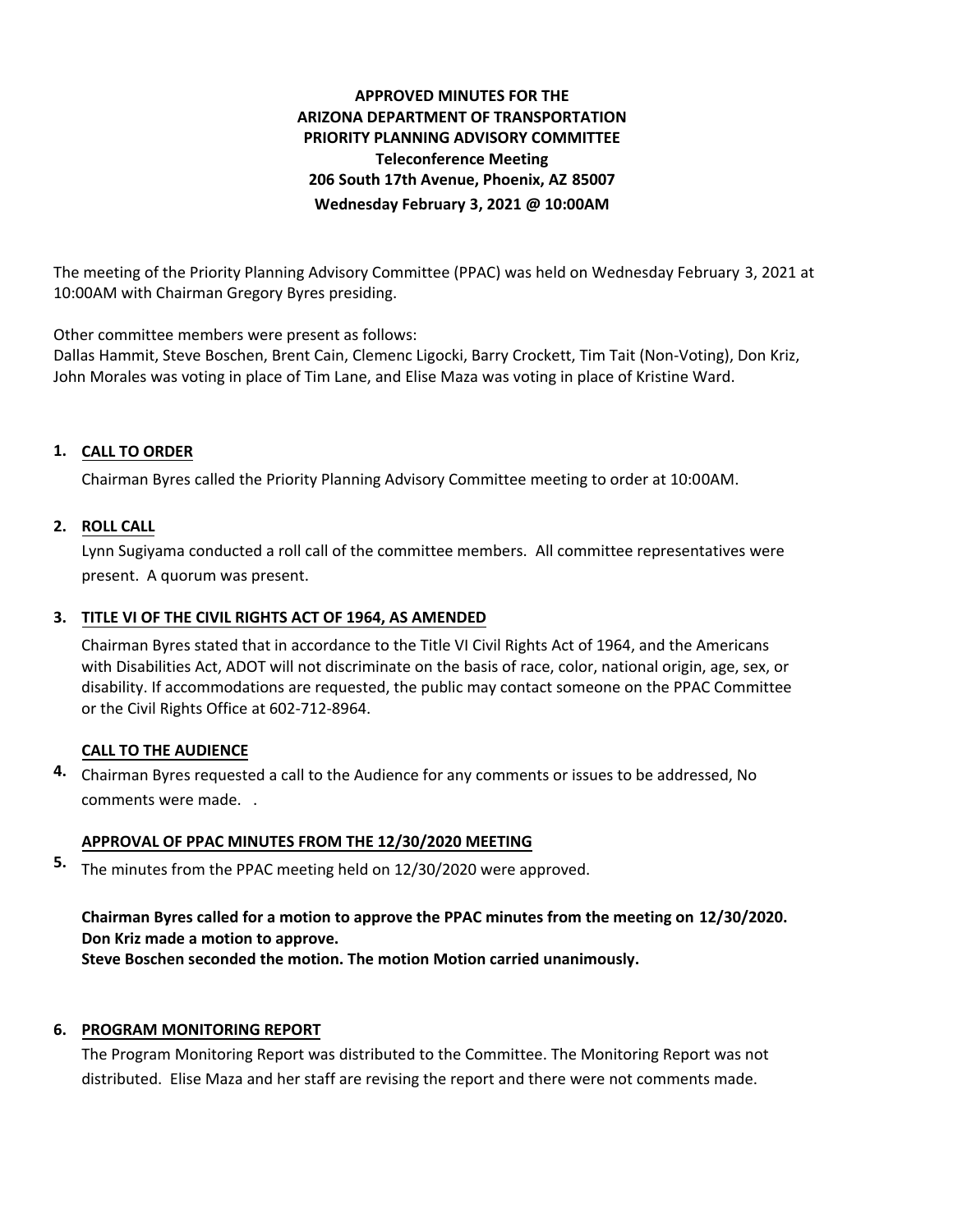**7. Approval of the Tentative FY 2022 – 2026 Five Year Transportation Facilities Construction Program**

**Discussion and Possible Action** (Materials to be provided) Bret Anderson

**Item 7-1 was presented by: Bret Anderson Chairman called for a motion to approve Item 7-1. Steve Boschen made the motion to approve. Clem Ligocki seconded the motion. Motion carried unanimously.**

**Discussion followed that some of the PowerPoints slides will be revised. The presentation will be presented to the State Transportation Board on February 19, 2021. The Tentative FY 2022-2026 Five Year Transportation Facilities Construction Program will move forward to the Public Hearings on March 19th, April 16th, and May 21st of 2021.** 

#### **8. PROJECT MODIFICATIONS AND NEW PROJECTS - DISCUSSION AND POSSIBLE ACTION**

| SR 347 @ UNION PACIFIC RAILROAD<br>Name:<br><b>Type of Work:</b><br><b>Added Capacity</b><br>Pinal<br>County:<br>District:<br>Central<br>Schedule:<br>H700702R TIP#: 100337<br>Project:<br>Alyssa Johnson<br><b>Project Manager:</b><br>\$20,217,000<br><b>Program Amount:</b><br>\$21,058,000<br><b>New Program Amount:</b><br><b>Requested Action:</b><br>Increase budget | 8-1 | Route & MP:8Project | SR 347 @ MP 172.7 |
|-----------------------------------------------------------------------------------------------------------------------------------------------------------------------------------------------------------------------------------------------------------------------------------------------------------------------------------------------------------------------------|-----|---------------------|-------------------|
|                                                                                                                                                                                                                                                                                                                                                                             |     |                     |                   |
|                                                                                                                                                                                                                                                                                                                                                                             |     |                     |                   |
|                                                                                                                                                                                                                                                                                                                                                                             |     |                     |                   |
|                                                                                                                                                                                                                                                                                                                                                                             |     |                     |                   |
|                                                                                                                                                                                                                                                                                                                                                                             |     |                     |                   |
|                                                                                                                                                                                                                                                                                                                                                                             |     |                     |                   |
|                                                                                                                                                                                                                                                                                                                                                                             |     |                     |                   |
|                                                                                                                                                                                                                                                                                                                                                                             |     |                     |                   |
|                                                                                                                                                                                                                                                                                                                                                                             |     |                     |                   |
|                                                                                                                                                                                                                                                                                                                                                                             |     |                     |                   |

**Item 8-1 was presented by: Alyssa Johnson Chairman called for a motion to approve Item 8-1. Steve Boschen made the motion to approve. Dallas Hammit seconded the motion. Motion carried unanimously.**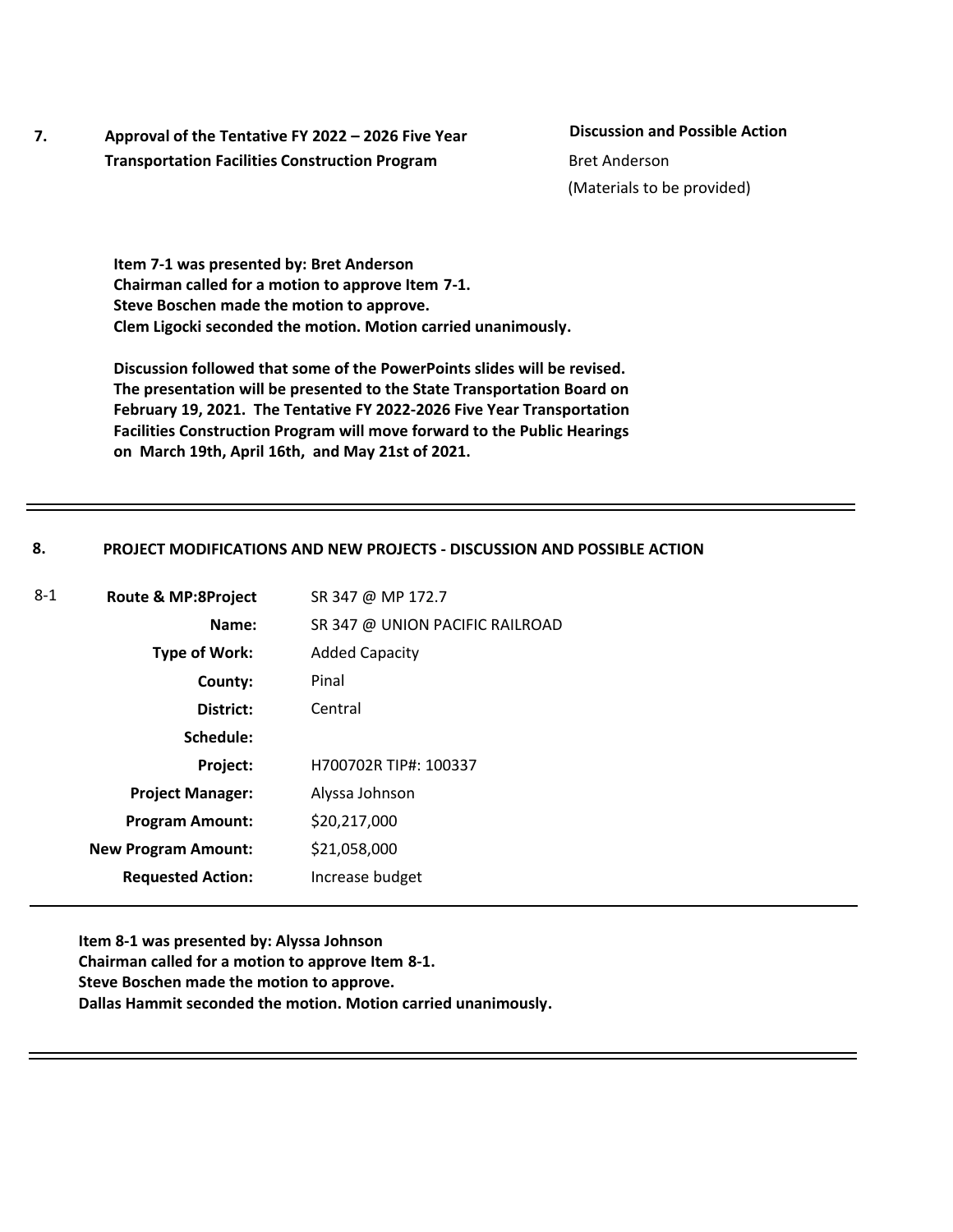| $8 - 2$ | Route & MP:                | Local                                       |
|---------|----------------------------|---------------------------------------------|
|         | <b>Project Name:</b>       | 27TH AVE/THOMAS, @ BNSF DOT 025430G-025617C |
|         | Type of Work:              | RAIL SAFETY PROJECT                         |
|         | County:                    | Maricopa                                    |
|         | District:                  | Central                                     |
|         | Schedule:                  |                                             |
|         | Project:                   | SR24501R TIP#: 102267                       |
|         | <b>Project Manager:</b>    | Jane Gauger                                 |
|         | <b>Program Amount:</b>     | \$0                                         |
|         | <b>New Program Amount:</b> | \$90,000                                    |
|         | <b>Requested Action:</b>   | Establish right-of-way sub-phase.           |
|         |                            |                                             |

| $8 - 3$ | Route & MP:                | Local                                       |
|---------|----------------------------|---------------------------------------------|
|         | <b>Project Name:</b>       | 27TH AVE/THOMAS, @ BNSF DOT 025430G-025617C |
|         | Type of Work:              | RAIL SAFETY PROJECT                         |
|         | County:                    | Maricopa                                    |
|         | District:                  | Central                                     |
|         | Schedule:                  |                                             |
|         | Project:                   | SR24501D TIP#: 102267                       |
|         | <b>Project Manager:</b>    | Jane Gauger                                 |
|         | <b>Program Amount:</b>     | \$157,000                                   |
|         | <b>New Program Amount:</b> | \$360,000                                   |
|         | <b>Requested Action:</b>   | Increase budget.                            |

**Items 8-2 and 8-3 were presented by: Jane Gauger Chairman called for a motion to approve Items 8-2 and 8-3. Steve Boschen made the motion to approve. Brent Cain seconded the motion. Motion carried unanimously.**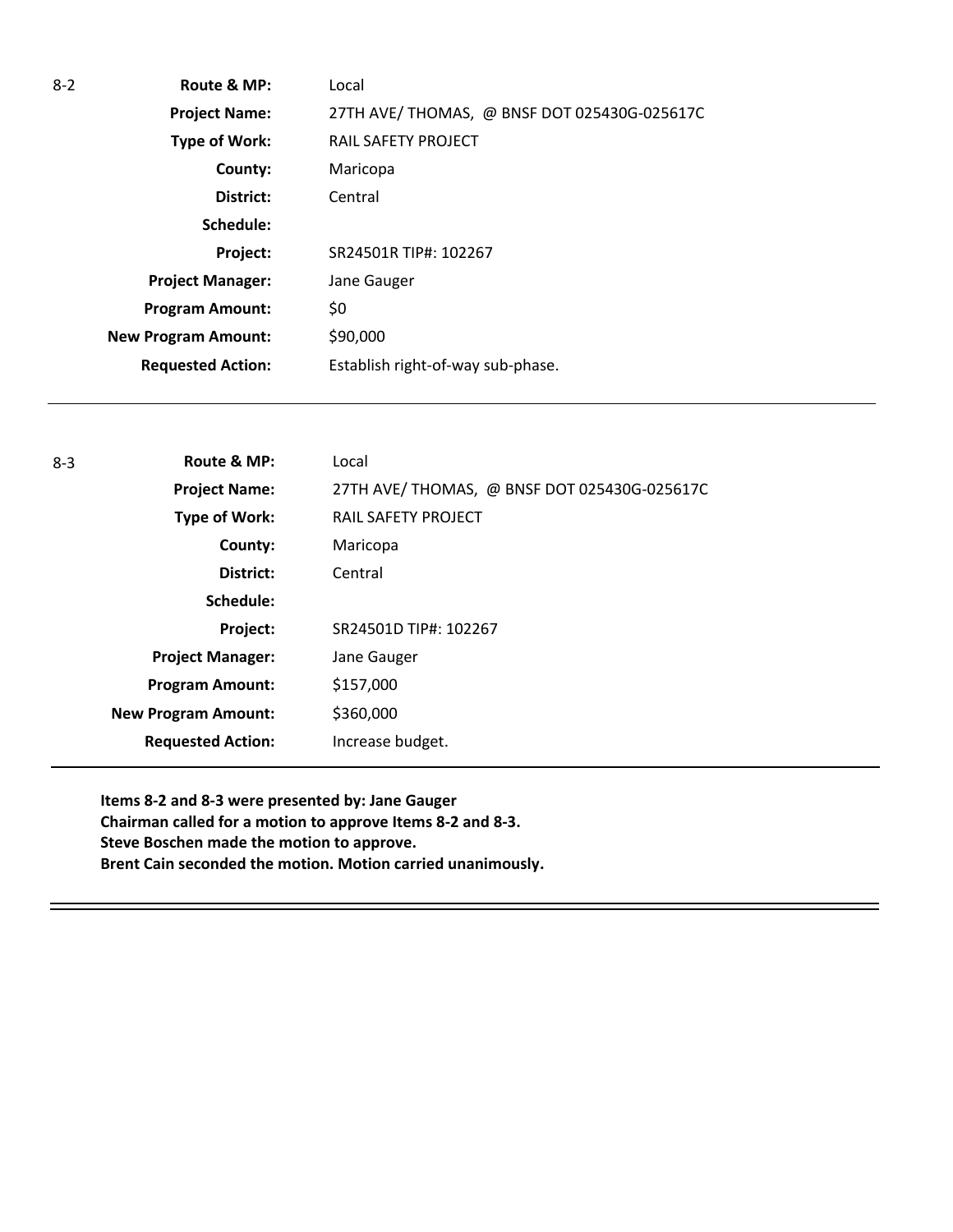| $8 - 4$ | Route & MP:                | Statewide                          |
|---------|----------------------------|------------------------------------|
|         | <b>Project Name:</b>       | Various Arizona State Parks - FY21 |
|         | <b>Type of Work:</b>       | PAVEMENT PRESERVATION              |
|         | County:                    | Statewide                          |
|         | District:                  |                                    |
|         | Schedule:                  |                                    |
|         | Project:                   | M717001C TIP#: 102269              |
|         | <b>Project Manager:</b>    | Jonathan Krukow                    |
|         | <b>Program Amount:</b>     | \$0                                |
|         | <b>New Program Amount:</b> | \$2,500,000                        |
|         | <b>Requested Action:</b>   | Establish a new project.           |

**Item 8-4 was presented by: Jonathan Krukow Chairman called for a motion to approve Item 8-4. Brent Cain made the motion to approve. Elise Maza seconded the motion. Motion carried unanimously.**

| Route & MP:                | <b>Various Locations</b>     |
|----------------------------|------------------------------|
| <b>Project Name:</b>       | NOGALES AND TEEC NOS POS POE |
| Type of Work:              | <b>SHADE STRUCTURES</b>      |
| County:                    | Statewide                    |
| District:                  | Southwest                    |
| Schedule:                  |                              |
| Project:                   | F033501C TIP#: 101790        |
| <b>Project Manager:</b>    | Trent Kelso                  |
| <b>Program Amount:</b>     | \$0                          |
| <b>New Program Amount:</b> | \$250,000                    |
| <b>Requested Action:</b>   | Establish New Project.       |
|                            |                              |

**Item 8-5 was presented by: Trent Kelso Chairman called for a motion to approve Item 8-5. Dallas Hammit made the motion to approve. Steve Boschen seconded the motion. Motion carried unanimously.**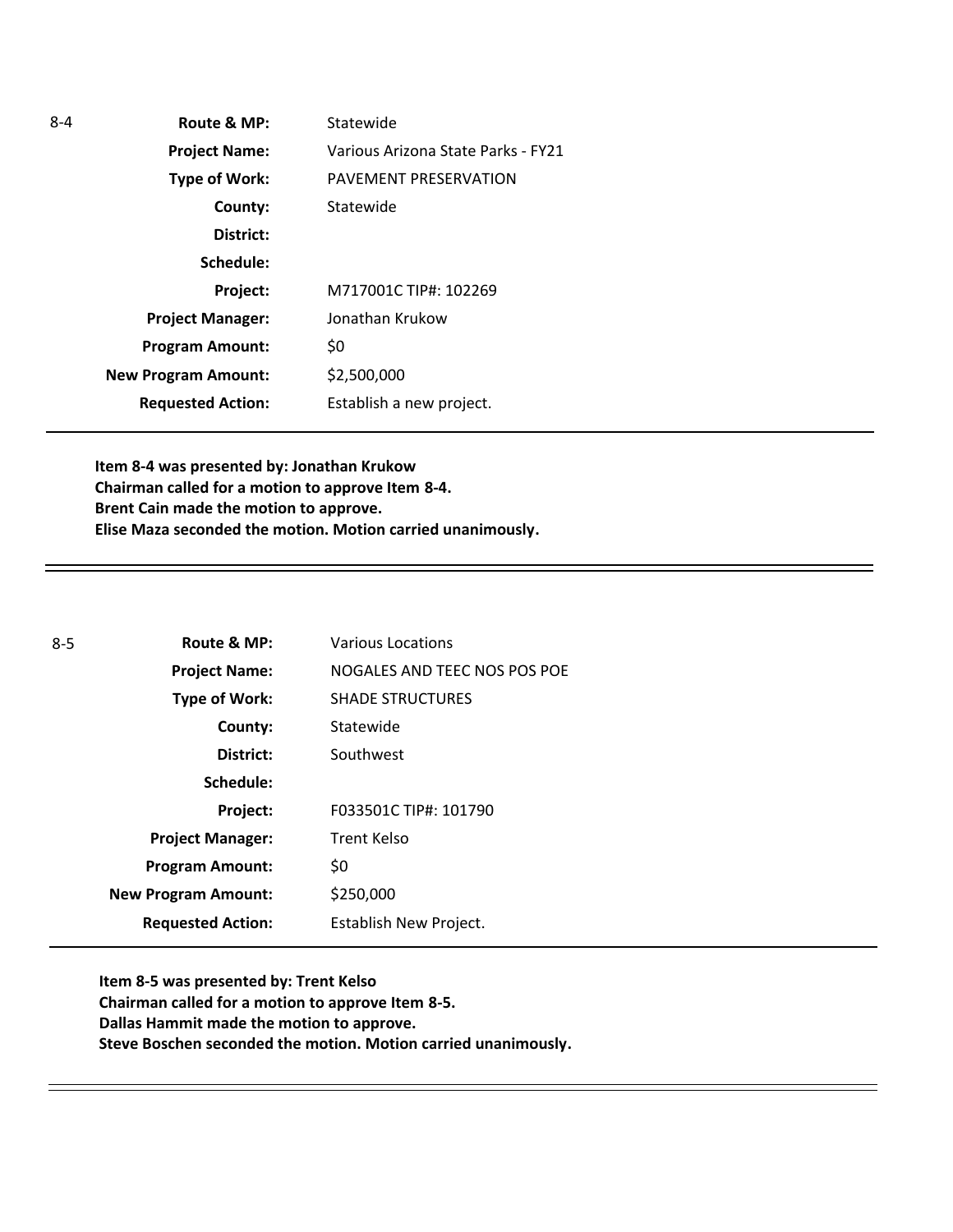FY 2021-2025 Airport Development Program – Projects Discussion and Possible Action

8-6. AIRPORT PROJECT NAME: GRANT MANAGER: REQUESTED ACTION:

Marana Regional Airport Sonia Pizano Delete the airport project from the FY 2021 CIP List.

8-7. AIRPORT PROJECT NAME: GRANT MANAGER: REQUESTED ACTION:

Scottsdale Municipal Airport Margie Cerda Change project description to "Upgrade Airport Security Fence."

**Items 8-6 and 8-7 were presented by: Margie Cerda Chairman called for a motion to approve Items 8-6 and 8-7. Don Kriz made the motion to approve. Elise Maza seconded the motion. Motion carried unanimously**